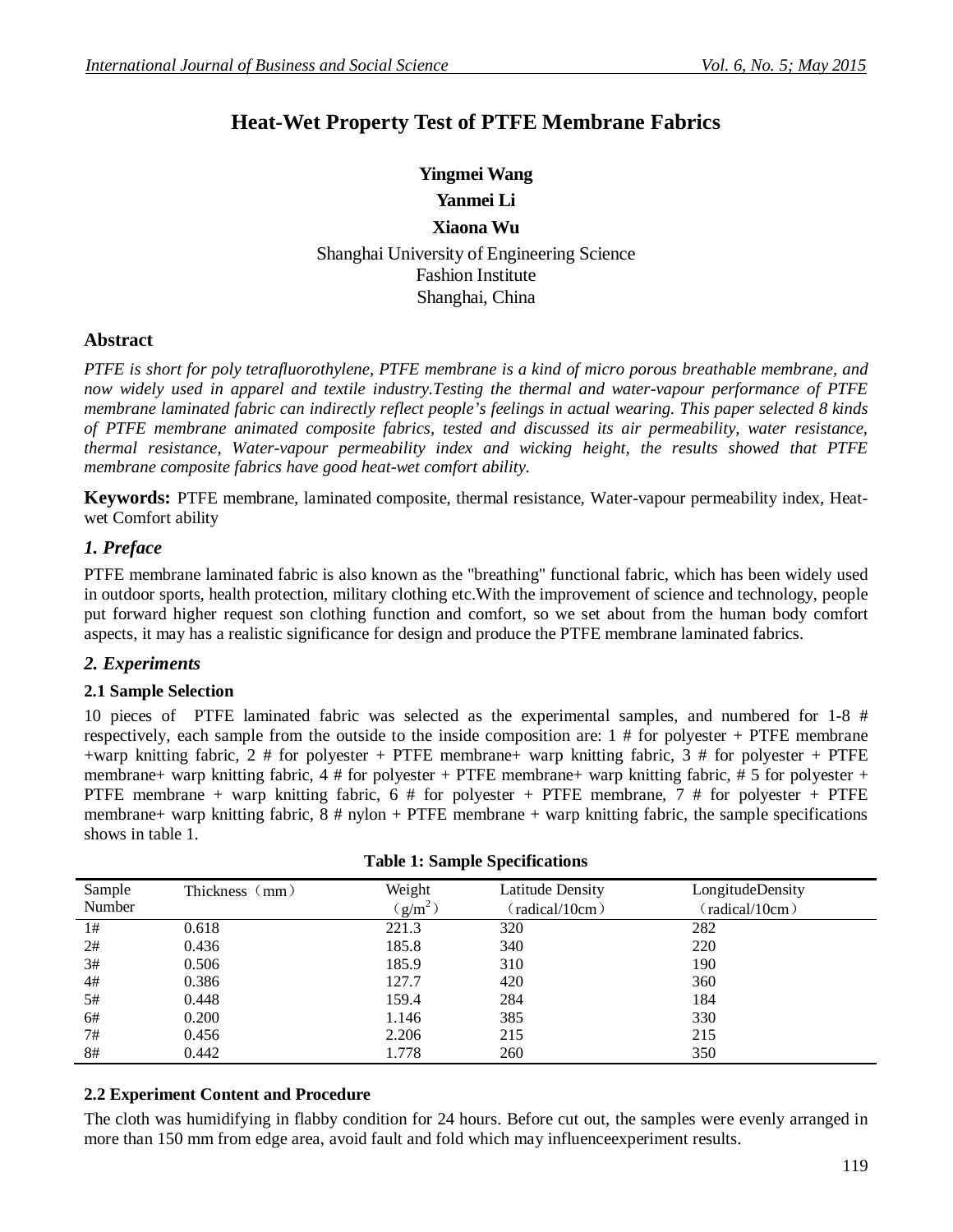#### (1) Air permeability

Adopted standard GB/T5453-1997 [1], choose YG461 -  $\Box$ automatic air permeability tester (Ningbo textile instrument factory), the test area was setas 20 cm<sup>2</sup> and test differential pressure was 100 pa, each sample selected different parts and test for 10 times, thencalculated air permeability.

#### (2) Water resistance

The fabric encountered a hydrostatic pressure when water through it, this kind of resistance is hydrostatic pressure. According to the standardGB/T4744-2013[2], we used YG825E digital water permeability tester (Ningbo textile instrument factory) for experiment.Under the condition of the standard experiment, the outside of sample contacted with water, recorded the hydrostatic pressure value at the moment when three water drops appeared in the opposite.

#### (3) Thermal resistance

R<sub>ct</sub> always short for thermal resistance. According to standard ISO11902 [3], and use YG606G type thermal resistance of textile wet resistance tester (Wenzhou DaRongtextile Instrument Company). each fabrics were cut out 3 piece samples of specifications for 515 mm \* 515 mm,the sample placed face up when test, the experimental parameters Settings are: experimental board surface temperature is 35 ℃, the climate chamber temperature is 20 ℃, relative humidity is 65%, air velocity is 1 m/s, test 3 piece of samples one by one, then take the average.

(4) Water-vapour permeability indexi<sub>mt</sub>

 $i_{\text{mi}}$  is the ratio of thermal resistance and water-vapour resistance, its value between 0 to 1, and dimensionless, it can calculated by formula 1:

#### $i_{\text{mt}}= S \cdot R_{\text{ct}} / R_{\text{et}}$  (formula 1)

Among them:  $S = 60$  pa/K, $R_{ct}$  is thermal resistance,  $R_{et}$  is water-vapour resistance.

(5)Capillary effect

According to the standard FZ/T 01071-2008 [4], choose the instrument YG871 capillary effect tester (Ningbo textile instrument factory).Each fabric cut three samplesLatitude and longitude respectively, the sample is about 250 mm long, not less than 30 mm wide.

#### *3. The Experimental Results and Analysis*

#### **3.1 Air Permeability**





Air permeability is a kind of performance when air through the fabric, expressed by the vertical airflow through the sample rate under the prescribed conditions. Fig.1 is air permeability rate of 8 kinds of PTFE membrane, it can be seen that each fabric has certain permeability, of which  $8 \#$  is excellent, 1  $\#$ , 2  $\#$ , 3  $\#$ and7  $\#$ are the second place,4 # and 6 # are the lowest. This have some correlation with the outer fabric, weaving technology, density and thickness, 8 # is nylon three-layer composite fabric, the Latitude and Longitude Density of outermost fabric is small, the weight is light, which has good permeability.But4 # and 6 # bothforpolyester three layer composite fabrics, the table 1 shows that its density is larger, this may affect air permeability.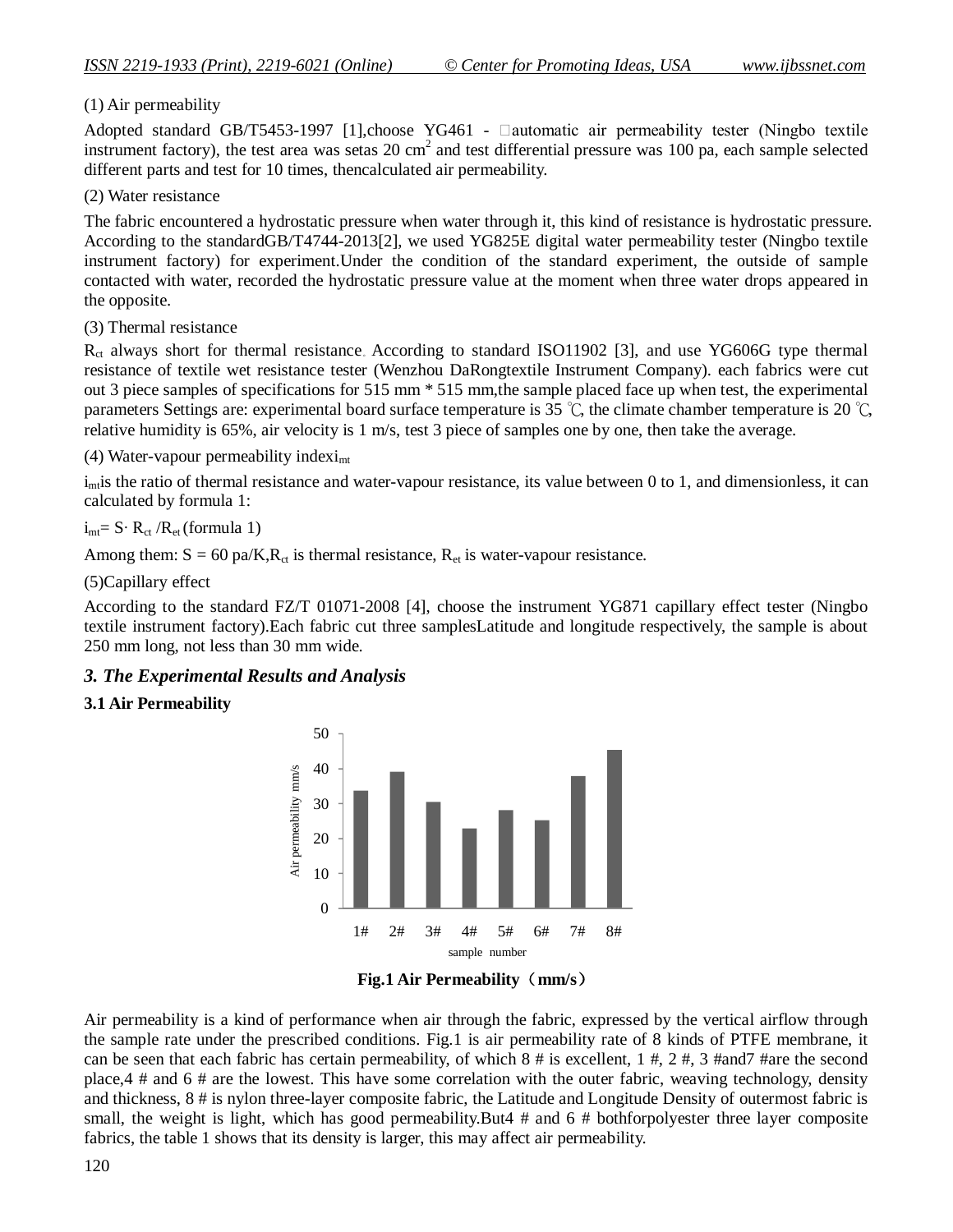## **3.2 Water Resistance**



The table2 shows that water pressure resistance of all the samples were greater than 50 KPA, based on the standardGB/T4744-2013, we can have a conclusion that all samples of waterproof performance are excellent.It has close relation with the special structure of PTFE membrane, PTFE membrane pore diameter is 0.8- 4.8 um, the diameter of the water vapor is 0.0004 um, and the diameter of the minimum water molecules (mist) is 20 um[5], this kind of space structure determines the water vapor can pass through the membrane and water molecules cannot, so that the fabrics not only have certain waterproof performance but alsohas Air permeability andwater-vapour permeability, thus can be dispersed human body water-vapourtimely in the process of movement.

## **3.3Thermal Resistancer**<sub>ct</sub>and Water-Vapour Permeability Indexi<sub>mt</sub>

**Table 2:**  $\mathbf{R}_{\text{ct}}$  ( $\mathbf{m}^2 \cdot \mathbf{K}/\mathbf{W}$ ) and  $\mathbf{i}_{\text{mt}}$ 

| Sample                        | 1#     | 2#     | 3#     | 4#     | 5#     | 6#     | 7#     | 8#     |
|-------------------------------|--------|--------|--------|--------|--------|--------|--------|--------|
| D<br>$\mathbf{r}_{\text{ct}}$ | 0.0295 | 0.0417 | 0.0312 | 0.0281 | 0.0278 | 0.0219 | 0.0157 | 0.0128 |
| <b>I</b> mt                   | 0.428  | 0.585  | 0.380  | 0.430  | 0.294  | 0.241  | 144. ر | 0.144  |

From table 2, it Can be seen that: Thermal resistance of 8 kinds of fabrics in order from big to small is:2#、3#、 1#、4#、5#、6#、7#、8#,And the order of water-vapour permeability index from small to big is:2#、1#、4#、  $3\#$ ,  $5\#$ ,  $6\#$ ,  $7\#$  and  $8\#$ ,  $2\#$  has the biggest thermal resistance and the smallestwater-vapour permeability, and the heat preservation performance is the best, which is suitable for winter sports fabrics; 7# and 8# have the best water-vapour permeability and the smallest heat preservation performance, made them are more suitable for summer fabrics.

## **3.4 Capillary Effect**